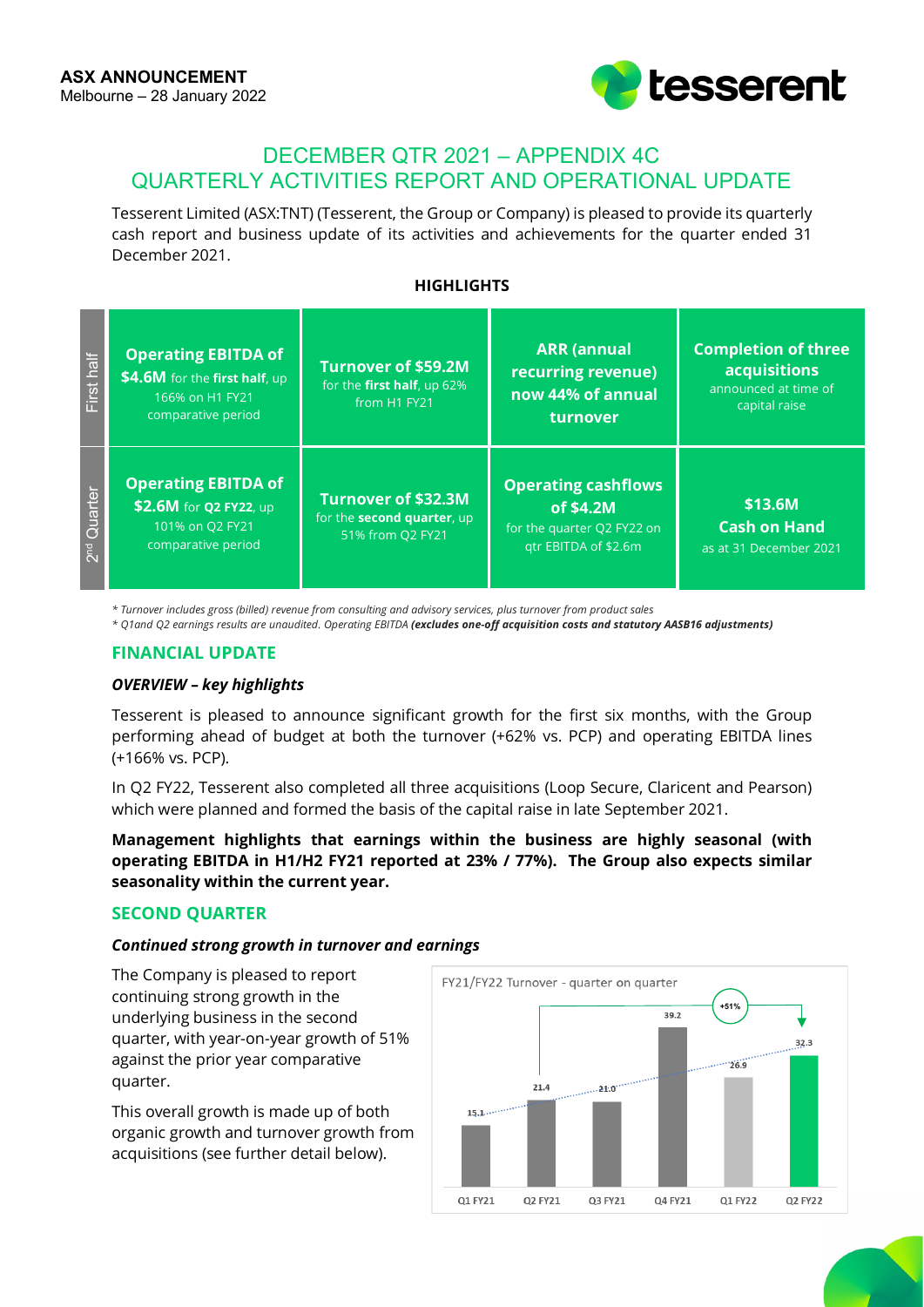Operating EBITDA has continued to grow strongly (taking into account the impact of seasonality) with an increase in Operating EBITDA for Q2 of **101%** from the prior comparative period.

This overall EBITDA growth is made up of both organic growth (versus prior year comparative period of 30%) plus growth from acquired EBITDA.

Improved Operating EBITDA reflects improved operating leverage through the business, plus improved pricing and margin recovery on certain contracts – see margin analysis below.



*Figure 2 – Operating EBITDA on quarterly basis for current period and previous year*

## *Organic vs. non-organic growth – Analysis of underling earnings growth (EBITDAC)*

Pleasingly, overall growth in **EBITDAC (earnings before corporate costs)** was 101% for the current quarter and 116% for H1 FY22 vs. prior year comparative period. The organic growth vs. growth from acquisition is broken down further in the chart below.





*\* Note – Impact of current year acquisitions includes contribution from Loop Secure only (i.e. no material impact from Claricent and Pearson which were completed in latter half of Dec-21)*

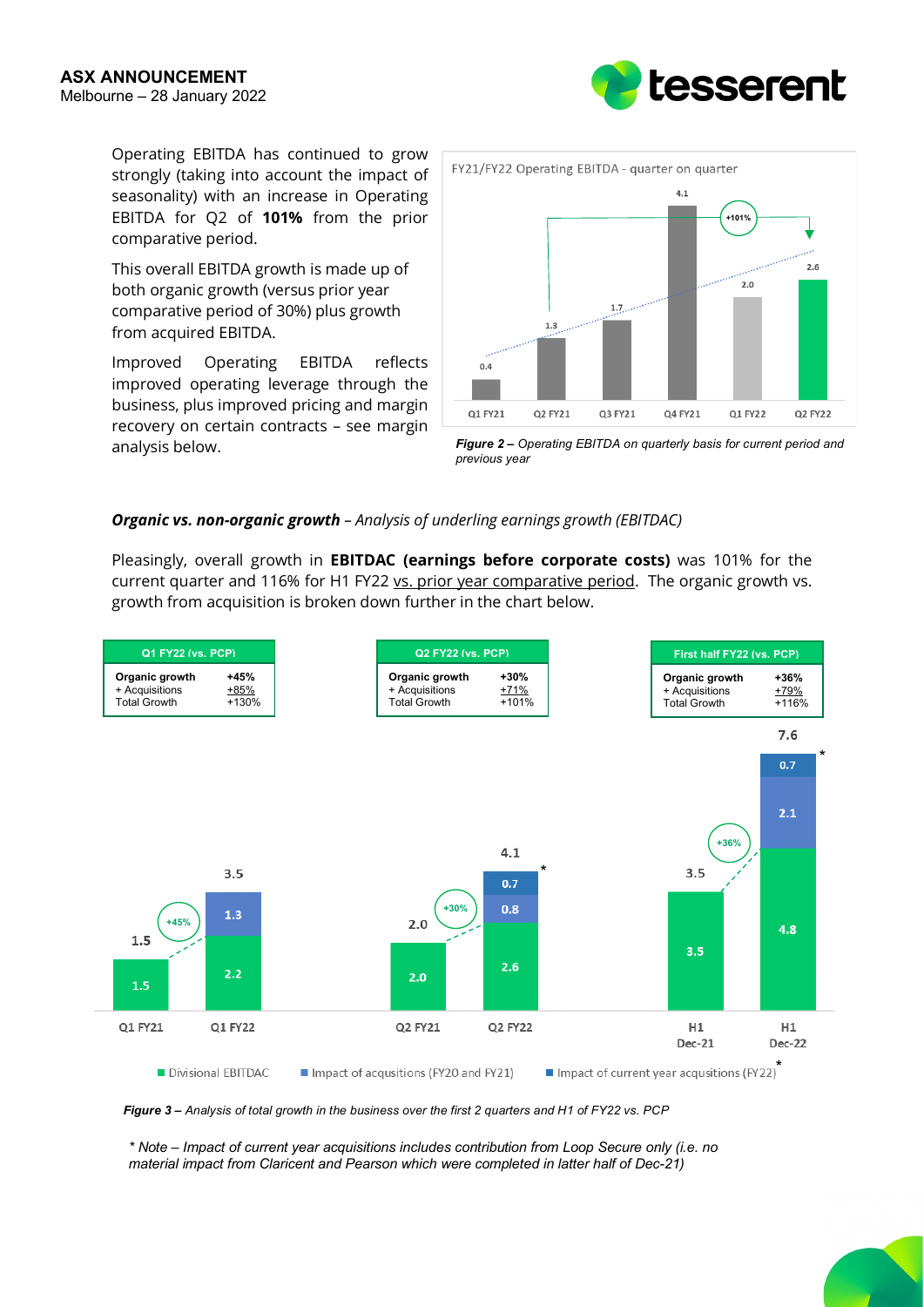#### **ASX ANNOUNCEMENT** Melbourne – 28 January 2022



# *Margin improvement*

|                                            | Q1<br><b>FY21</b> | Q2<br><b>FY21</b>        | Q1<br><b>FY22</b> | Q <sub>2</sub><br><b>FY22</b> | Q1<br>growth | Q2<br>growth | 1Н<br>growth |
|--------------------------------------------|-------------------|--------------------------|-------------------|-------------------------------|--------------|--------------|--------------|
| <b>Turnover</b><br><b>Operating EBITDA</b> | 15.1<br>0.4       | 21.4<br>1.3 <sub>l</sub> | 26.9<br>2.0       | 32.3<br>2.6                   | 78%<br>351%  | 51%<br>101%  | 62%<br>166%  |
| Operating EBITDA margin                    | 3.0%              | 6.0%                     | 7.5%              | 7.9%                          |              |              |              |



# *Operating cashflow*

The Company achieved strong operating cash flow in the second quarter FY22 of \$4.2m, following a lower cash flow result in Q1 as a result of movements in net working capital. Overall, EBITDA to cash conversion for the half was 105% of EBITDA – comprising a Q1 conversation rate of 30% and a Q2 conversion of 163%, illustrating the sensitivity of the cash flow result to working capital fluctuations.

The key factors impacting movement of working capital from quarter to quarter are customer prepayments for large software product deals and purchases by the Group of implementation software from third party vendors.

#### *Continued Annual Recurring Revenue (ARR) Growth*

As reported previously, the Group's recurring revenue as a proportion of total annual sales has been growing and is tracked as a key performance measure within the business (alongside total contracted revenue)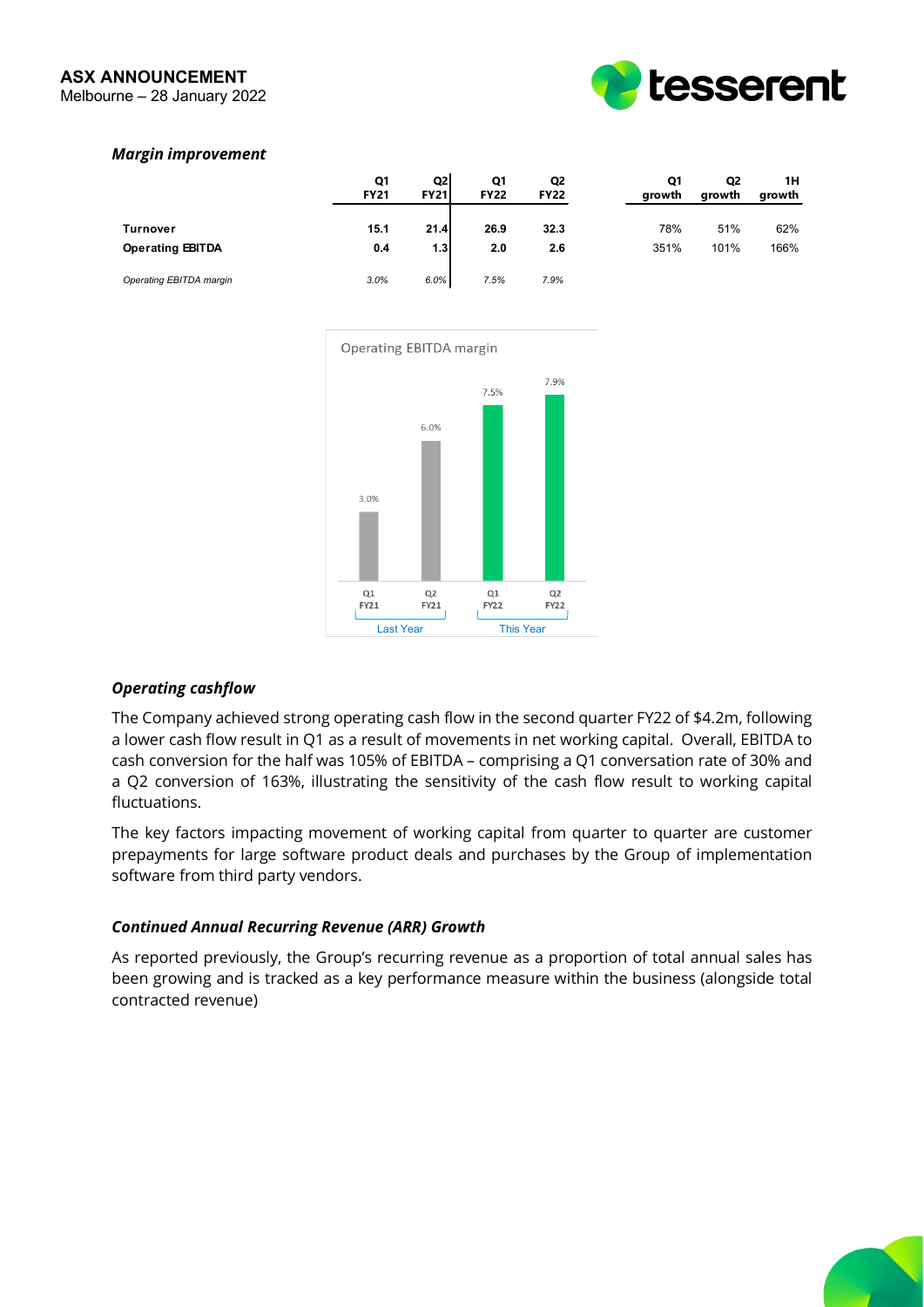



## *CAPITAL RAISE*

As announced on 28 September 2021, the Group completed a capital raise (via an equity placement with a number of institutional investors) raising \$25m to fund future identified acquisitions.

The capital raise was undertaken primarily for the purpose of a further three strategic acquisitions (Loop Secure, Claricent and Pearson) which have now completed, and in each case are consolidated into the operations and financial results of the business immediately. All three acquisitions are earnings accretive and are expected to deliver significant shareholder value via increased scale, access to new clients and cross selling.

A proportion of the funds raised was also used to fund deferred consideration and earn-out payments on previous acquisitions. In the six months ended 31 Dec-21, the Group paid down a significant proportion of its deferred consideration and earnout liabilities from its FY21 acquisitions – settling \$13.2m of deferred payments and materially reducing its deferred settlement liabilities.

# *BRAND AND BUSINESS UNIT INTEGRATION UPDATE*

Following the Brand and Business Unit integration announcement on 11 August 2021, the Company is pleased to report that the integration of business units acquired over the course of FY20 and FY21 has now been largely completed and the business is successfully engaging with its current and prospective customers across its Defend, Detect and Cloud service divisions and identifying cross sell opportunities that both enhance the number of services by customer, but also identify and address potentially critical security deficiencies in customer infrastructure and networks.

Tesserent's government business units and GRC Advisory practices also continue to experience high demand and growth.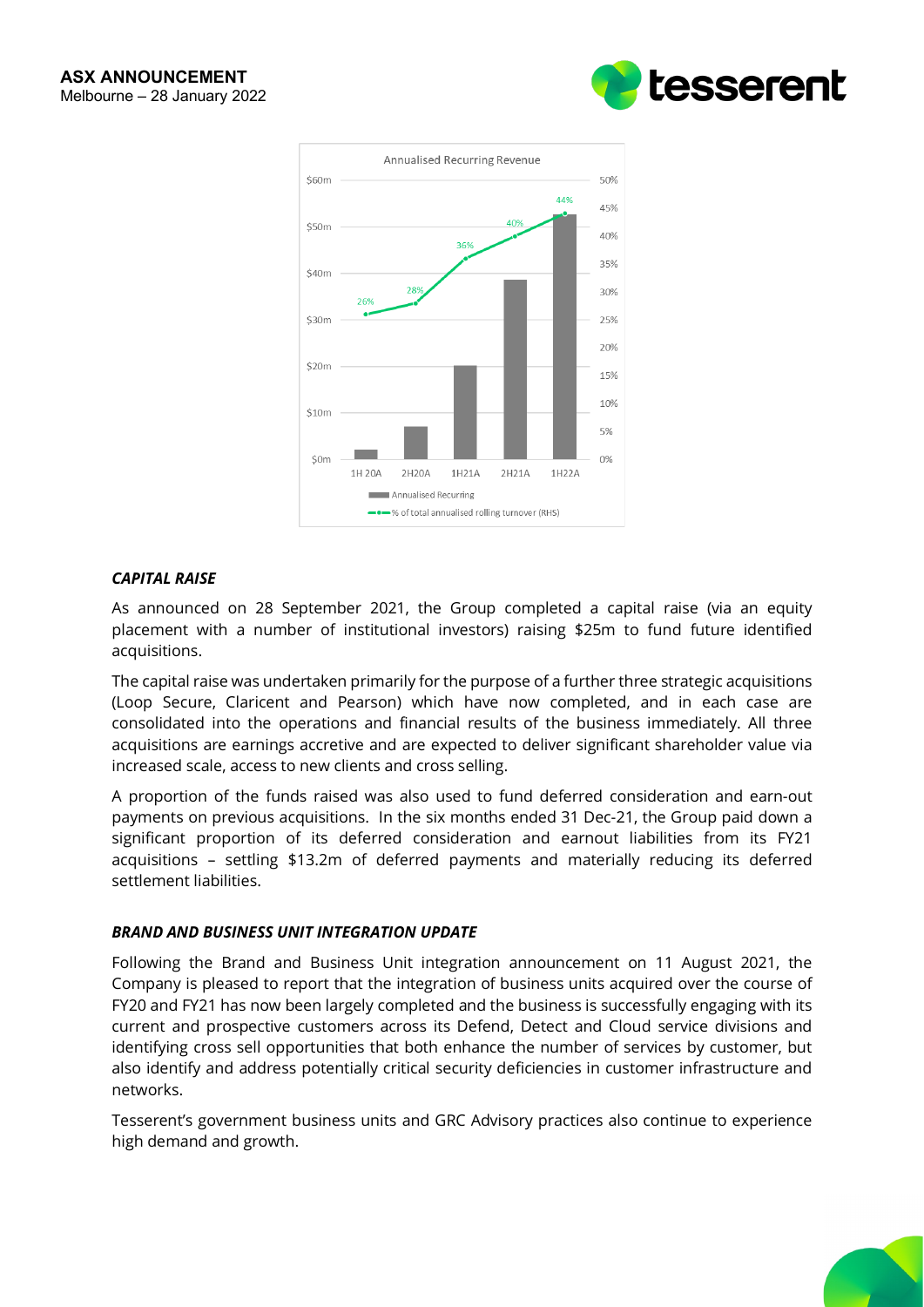

# ABOUT TESSERENT

Our mission is to be the sovereign cybersecurity provider of choice for the protection of Australia and New Zealand's digital assets.

Tesserent provides full service, enterprise-grade cybersecurity and networking solutions targeted at midmarket, enterprise and government customers across Australia and New Zealand. The Company's Cyber 360 strategy delivers integrated solutions covering identification, protection and 24/7 monitoring against cybersecurity threats. With more than 390 security engineers, Tesserent has the capability to support organisations to defend their digital assets against increasing risks and cyber-attacks.

Tesserent has been transformed via the integration of several high-quality cybersecurity businesses making it Australia's largest listed dedicated cybersecurity firm.

Learn more a[t www.tesserent.com](http://www.tesserent.com/)

**CONTACT Investor Enquiries: Media Enquiries:** James Jones **Alex Belcher** Group CFO **Head of Marketing** +61 (0)3 9880 5559 +61 (0)3 9880 5525

[investor@tesserent.com](mailto:investor@tesserent.com) [alexandra.belcher@tesserent.com](mailto:alexandra.belcher@tesserent.com)

*Authorised by the Disclosure Team under Tesserent's Continuous Disclosure policy*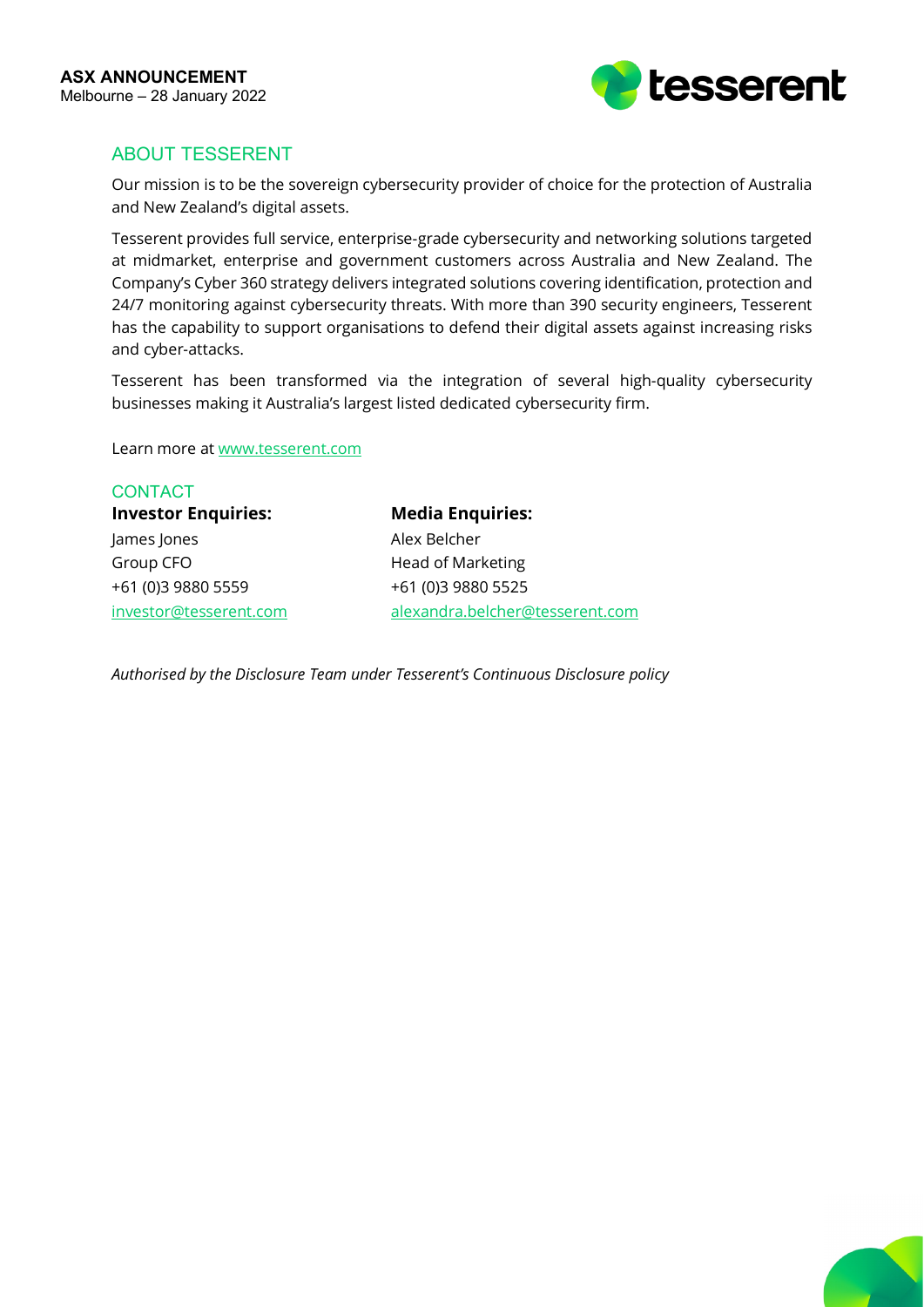# **Appendix 4C**

# **Quarterly cash flow report for entities subject to Listing Rule 4.7B**

| Name of entity    |                                   |
|-------------------|-----------------------------------|
| Tesserent Limited |                                   |
| <b>ABN</b>        | Quarter ended ("current quarter") |
| 13 605 672 928    | 31 December 2021                  |

|     | <b>Consolidated statement of cash flows</b>         | <b>Current quarter</b><br>\$A'000 | Year to date<br>$(6$ months)<br>\$A'000 |
|-----|-----------------------------------------------------|-----------------------------------|-----------------------------------------|
| 1.  | Cash flows from operating activities                |                                   |                                         |
| 1.1 | Receipts from customers                             | 37,827                            | 77,869                                  |
| 1.2 | Payments for                                        |                                   |                                         |
|     | research and development<br>(a)                     |                                   |                                         |
|     | product manufacturing and operating<br>(b)<br>costs | (17, 571)                         | (43, 651)                               |
|     | advertising and marketing<br>(c)                    | (185)                             | (431)                                   |
|     | (d)<br>leased assets                                |                                   |                                         |
|     | staff costs<br>(e)                                  | (15,054)                          | (27, 281)                               |
|     | (f)<br>administration and corporate costs           | (748)                             | (1, 486)                                |
| 1.3 | Dividends received (see note 3)                     |                                   |                                         |
| 1.4 | Interest received                                   | 1                                 | 3                                       |
| 1.5 | Interest and other costs of finance paid            |                                   | (12)                                    |
| 1.6 | Income taxes paid                                   | (36)                              | (176)                                   |
| 1.7 | Government grants and tax incentives                |                                   |                                         |
| 1.8 | Other (provide details if material)                 | (38)                              | (33)                                    |
| 1.9 | Net cash from / (used in) operating<br>activities   | 4,196                             | 4,802                                   |

| 2.  |     | Cash flows from investing activities |          |           |
|-----|-----|--------------------------------------|----------|-----------|
| 2.1 |     | Payments to acquire or for:          |          |           |
|     | (a  | entities                             | (13,092) | (13, 836) |
|     | (b) | businesses                           |          |           |
|     | (c) | property, plant and equipment        | (497)    | (523)     |
|     | (d) | investments                          |          |           |
|     | (e) | intellectual property                |          |           |
|     | (f) | other non-current assets             |          | 50        |

ASX Listing Rules Appendix 4C (17/07/20) Page 1

+ See chapter 19 of the ASX Listing Rules for defined terms.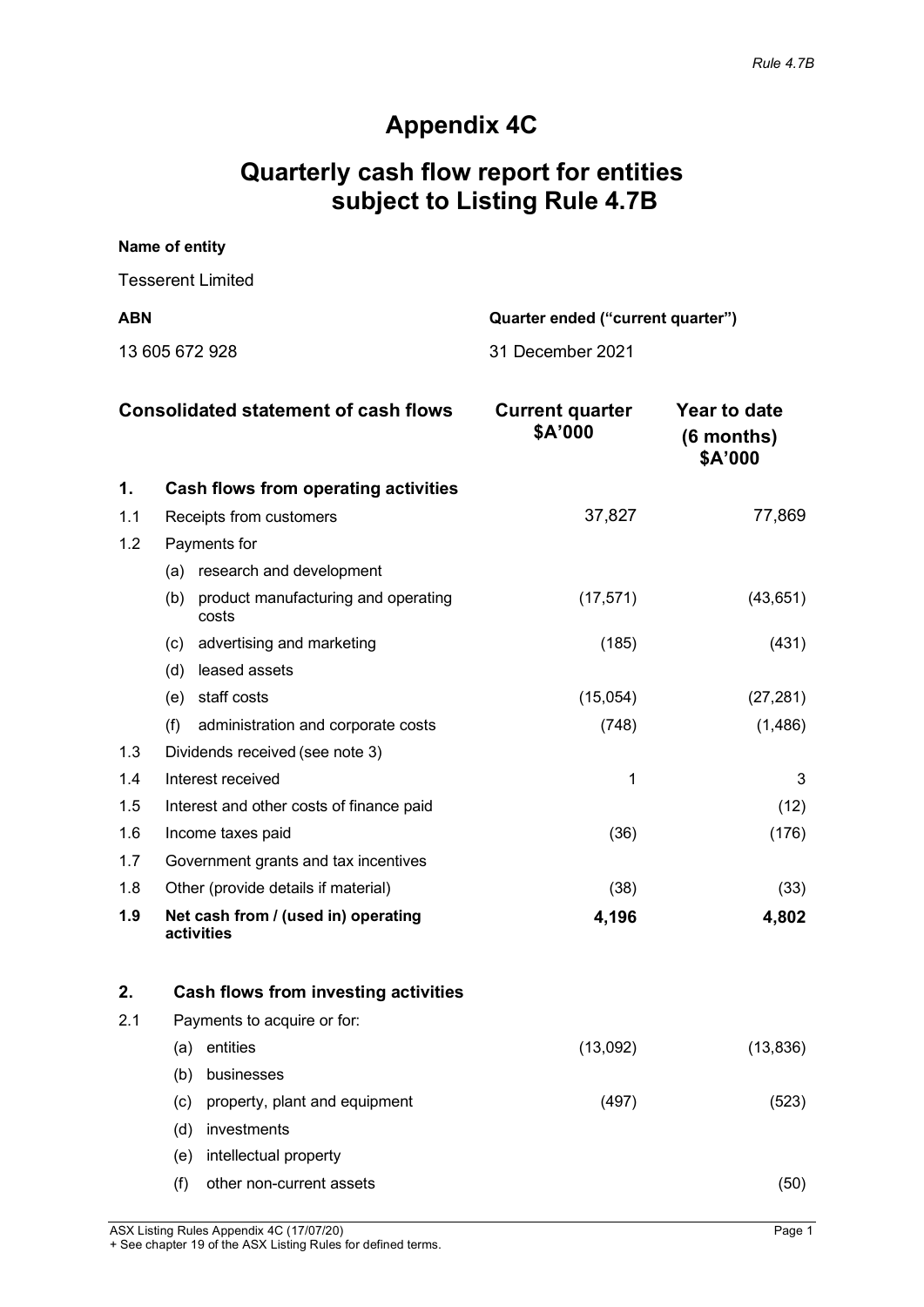|     | <b>Consolidated statement of cash flows</b>       | <b>Current quarter</b><br>\$A'000 | Year to date<br>$(6$ months)<br>\$A'000 |
|-----|---------------------------------------------------|-----------------------------------|-----------------------------------------|
| 2.2 | Proceeds from disposal of:                        |                                   |                                         |
|     | entities<br>(a)                                   |                                   |                                         |
|     | (b)<br>businesses                                 |                                   |                                         |
|     | property, plant and equipment<br>(c)              |                                   |                                         |
|     | (d)<br><i>investments</i>                         |                                   |                                         |
|     | intellectual property<br>(e)                      |                                   |                                         |
|     | (f)<br>other non-current assets                   |                                   |                                         |
| 2.3 | Cash flows from loans to other entities           |                                   |                                         |
| 2.4 | Dividends received (see note 3)                   |                                   |                                         |
| 2.5 | Other – deferred settlement payments M&A          | (7, 718)                          | (13, 280)                               |
| 2.6 | Net cash from / (used in) investing<br>activities | (21,306)                          | (27, 687)                               |

| 3.               | Cash flows from financing activities                                                          |         |          |
|------------------|-----------------------------------------------------------------------------------------------|---------|----------|
| 3.1              | Proceeds from issues of equity securities<br>(excluding convertible debt securities)          | 25,000  | 25,000   |
| 3.2              | Proceeds from issue of convertible debt<br>securities                                         |         |          |
| 3.3              | Proceeds from exercise of options and<br>warrant shares                                       | 402     | 708      |
| 3.4              | Transaction costs related to issues of<br>equity securities or convertible debt<br>securities | (1,402) | (1,402)  |
| 3.5              | Proceeds from borrowings                                                                      |         |          |
| 3.6              | Repayment of borrowings                                                                       | (580)   | (1, 160) |
| 3.7              | Transaction costs related to loans and<br>borrowings                                          |         |          |
| 3.8              | Dividends paid                                                                                |         |          |
| 3.9a             | Other - Interest paid                                                                         | (767)   | (1, 495) |
| 3.9 <sub>b</sub> | Other – (provide details if material)                                                         |         |          |
| 3.10             | Net cash from / (used in) financing<br>activities                                             | 22,654  | 21,650   |

|      | Net increase / (decrease) in cash and<br>cash equivalents for the period |       |        |
|------|--------------------------------------------------------------------------|-------|--------|
| -4.1 | Cash and cash equivalents at beginning of<br>period                      | 8,083 | 14,860 |
| 4.2  | Net cash from / (used in) operating<br>activities (item 1.9 above)       | 4.196 | 4.802  |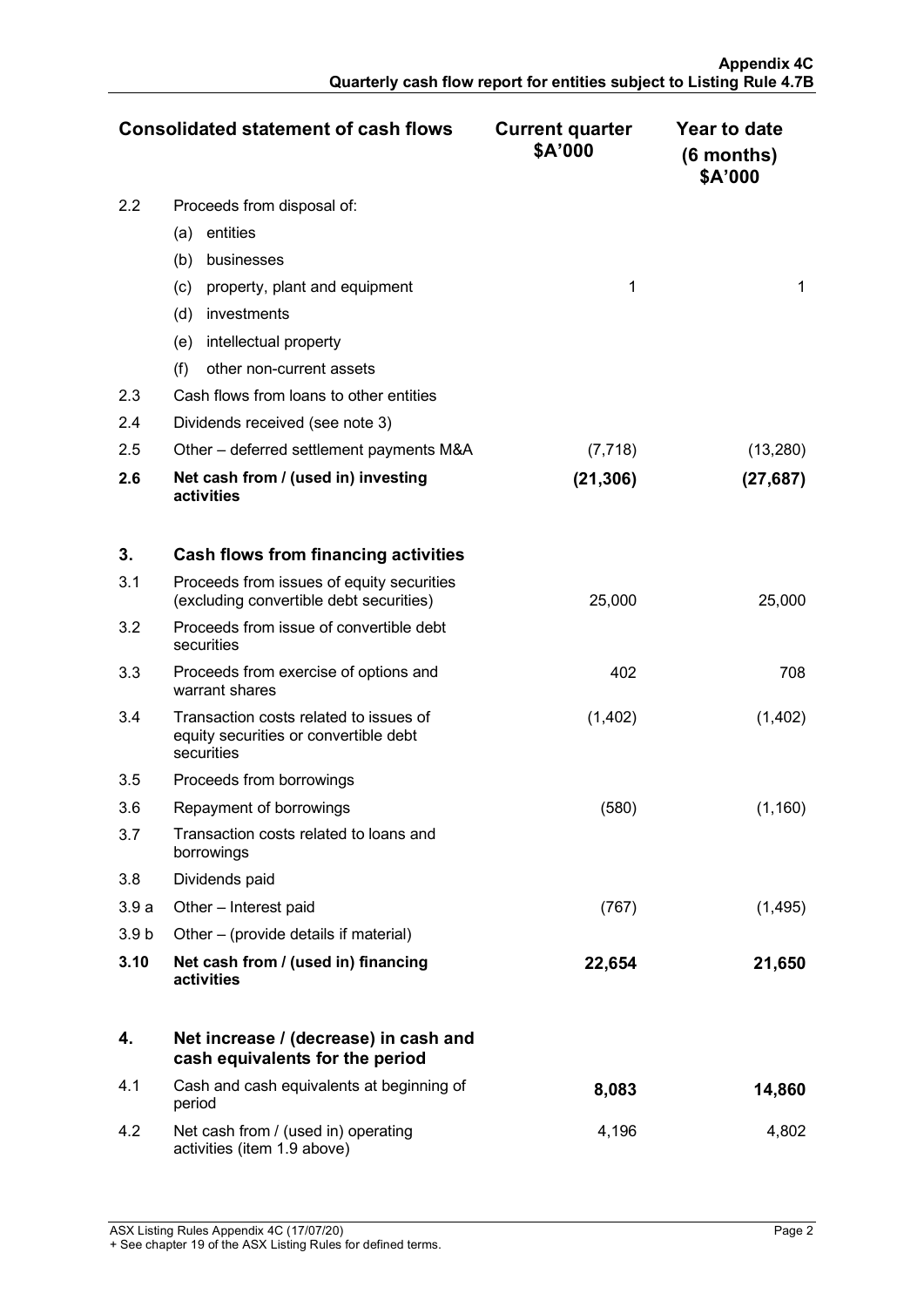| <b>Consolidated statement of cash flows</b> |                                                                     | <b>Current quarter</b><br>\$A'000 | Year to date<br>$(6$ months)<br>\$A'000 |
|---------------------------------------------|---------------------------------------------------------------------|-----------------------------------|-----------------------------------------|
| 4.3                                         | Net cash from / (used in) investing activities<br>(item 2.6 above)  | (21, 306)                         | (27,687)                                |
| 4.4                                         | Net cash from / (used in) financing activities<br>(item 3.10 above) | 22,654                            | 21,650                                  |
| 4.5                                         | Effect of movement in exchange rates on<br>cash held                |                                   |                                         |
| 4.6                                         | Cash and cash equivalents at end of<br>period                       | 13,626                            | 13,626                                  |

| 5.  | Reconciliation of cash and cash<br>equivalents<br>at the end of the quarter (as shown in the<br>consolidated statement of cash flows) to the<br>related items in the accounts | <b>Current quarter</b><br>\$A'000 | <b>Previous quarter</b><br>\$A'000 |
|-----|-------------------------------------------------------------------------------------------------------------------------------------------------------------------------------|-----------------------------------|------------------------------------|
| 5.1 | <b>Bank balances</b>                                                                                                                                                          | 13.626                            | 8.083                              |
| 5.2 | Call deposits                                                                                                                                                                 |                                   |                                    |
| 5.3 | <b>Bank overdrafts</b>                                                                                                                                                        |                                   |                                    |
| 5.4 | Other (provide details)                                                                                                                                                       |                                   |                                    |
| 5.5 | Cash and cash equivalents at end of<br>quarter (should equal item 4.6 above)                                                                                                  | 13,626                            | 8.083                              |

| 6                                                                                                                                                           | Payments to related parties of the entity and their<br>associates                          | <b>Current quarter</b><br>\$A'000 |  |
|-------------------------------------------------------------------------------------------------------------------------------------------------------------|--------------------------------------------------------------------------------------------|-----------------------------------|--|
| 6.1                                                                                                                                                         | Aggregate amount of payments to related parties and their<br>associates included in item 1 |                                   |  |
| 6.2                                                                                                                                                         | Aggregate amount of payments to related parties and their<br>associates included in item 2 |                                   |  |
| Note: if any amounts are shown in items 6.1 or 6.2, your quarterly activity report must include a description of, and an<br>explanation for, such payments. |                                                                                            |                                   |  |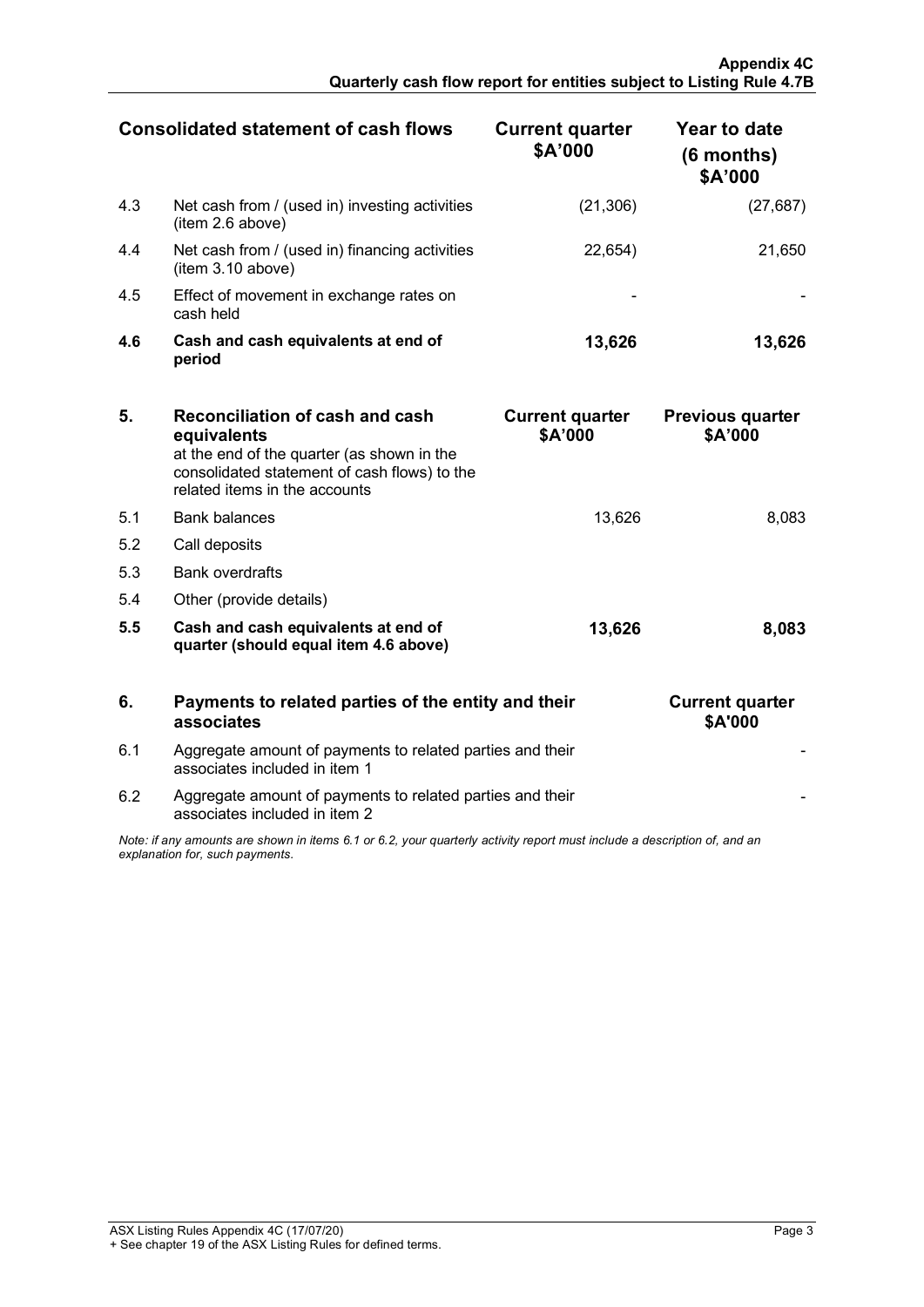| 7.                                                                                                                                                                                                                                                                                                                                                          | <b>Financing facilities</b><br>Note: the term "facility' includes all forms of financing<br>arrangements available to the entity.<br>Add notes as necessary for an understanding of the<br>sources of finance available to the entity. | <b>Total facility</b><br>amount at quarter<br>end<br>\$A'000 | Amount drawn at<br>quarter end<br>\$A'000 |
|-------------------------------------------------------------------------------------------------------------------------------------------------------------------------------------------------------------------------------------------------------------------------------------------------------------------------------------------------------------|----------------------------------------------------------------------------------------------------------------------------------------------------------------------------------------------------------------------------------------|--------------------------------------------------------------|-------------------------------------------|
| 7.1                                                                                                                                                                                                                                                                                                                                                         | Loan facilities                                                                                                                                                                                                                        | 35,000                                                       | 35,000                                    |
| 7.2                                                                                                                                                                                                                                                                                                                                                         | Credit standby arrangements                                                                                                                                                                                                            |                                                              |                                           |
| 7.3                                                                                                                                                                                                                                                                                                                                                         | Other (please specify)                                                                                                                                                                                                                 |                                                              |                                           |
| 7.4                                                                                                                                                                                                                                                                                                                                                         | <b>Total financing facilities</b>                                                                                                                                                                                                      | 35,000                                                       | 35.000                                    |
|                                                                                                                                                                                                                                                                                                                                                             |                                                                                                                                                                                                                                        |                                                              |                                           |
| 7.5                                                                                                                                                                                                                                                                                                                                                         | Unused financing facilities available at quarter end                                                                                                                                                                                   |                                                              |                                           |
| 7.6<br>Include in the box below a description of each facility above, including the lender, interest<br>rate, maturity date and whether it is secured or unsecured. If any additional financing<br>facilities have been entered into or are proposed to be entered into after quarter end,<br>include a note providing details of those facilities as well. |                                                                                                                                                                                                                                        |                                                              |                                           |
| Facility #1: Pure Asset Management (\$15 million @ 8.9% pa, maturing 31 Aug 2024)<br>Facility #2: Pure Asset Management (\$20 million @ 8.5% pa, maturing 19 Apr 2025)                                                                                                                                                                                      |                                                                                                                                                                                                                                        |                                                              |                                           |
|                                                                                                                                                                                                                                                                                                                                                             |                                                                                                                                                                                                                                        |                                                              |                                           |

| 8.  | Estimated cash available for future operating activities                                                                                                                                                                        | \$A'000 |
|-----|---------------------------------------------------------------------------------------------------------------------------------------------------------------------------------------------------------------------------------|---------|
| 8.1 | Net cash from / (used in) operating activities (item 1.9)                                                                                                                                                                       | 4,196   |
| 8.2 | Cash and cash equivalents at quarter end (item 4.6)                                                                                                                                                                             | 13,626  |
| 8.3 | Unused finance facilities available at quarter end (item 7.5)                                                                                                                                                                   |         |
| 8.4 | Total available funding (item $8.2 +$ item $8.3$ )                                                                                                                                                                              | 13,626  |
| 8.5 | Estimated quarters of funding available (item 8.4 divided by<br>item $8.1$ )                                                                                                                                                    | N/A     |
|     | Note: if the entity has reported positive net operating cash flows in item 1.9, answer item 8.5 as "N/A". Otherwise, a<br>figure for the estimated quarters of funding available must be included in item 8.5.                  |         |
| 8.6 | If item 8.5 is less than 2 quarters, please provide answers to the following questions:                                                                                                                                         |         |
|     | 8.6.1<br>Does the entity expect that it will continue to have the current level of net operating<br>cash flows for the time being and, if not, why not?                                                                         |         |
|     | Answer: N/A                                                                                                                                                                                                                     |         |
|     | 8.6.2<br>Has the entity taken any steps, or does it propose to take any steps, to raise further<br>cash to fund its operations and, if so, what are those steps and how likely does it<br>believe that they will be successful? |         |
|     | Answer: N/A                                                                                                                                                                                                                     |         |
|     | 8.6.3<br>Does the entity expect to be able to continue its operations and to meet its business<br>objectives and, if so, on what basis?                                                                                         |         |
|     | Answer: N/A                                                                                                                                                                                                                     |         |
|     | Note: where item 8.5 is less than 2 quarters, all of questions 8.6.1, 8.6.2 and 8.6.3 above must be answered.                                                                                                                   |         |
|     |                                                                                                                                                                                                                                 |         |

÷.

Ţ